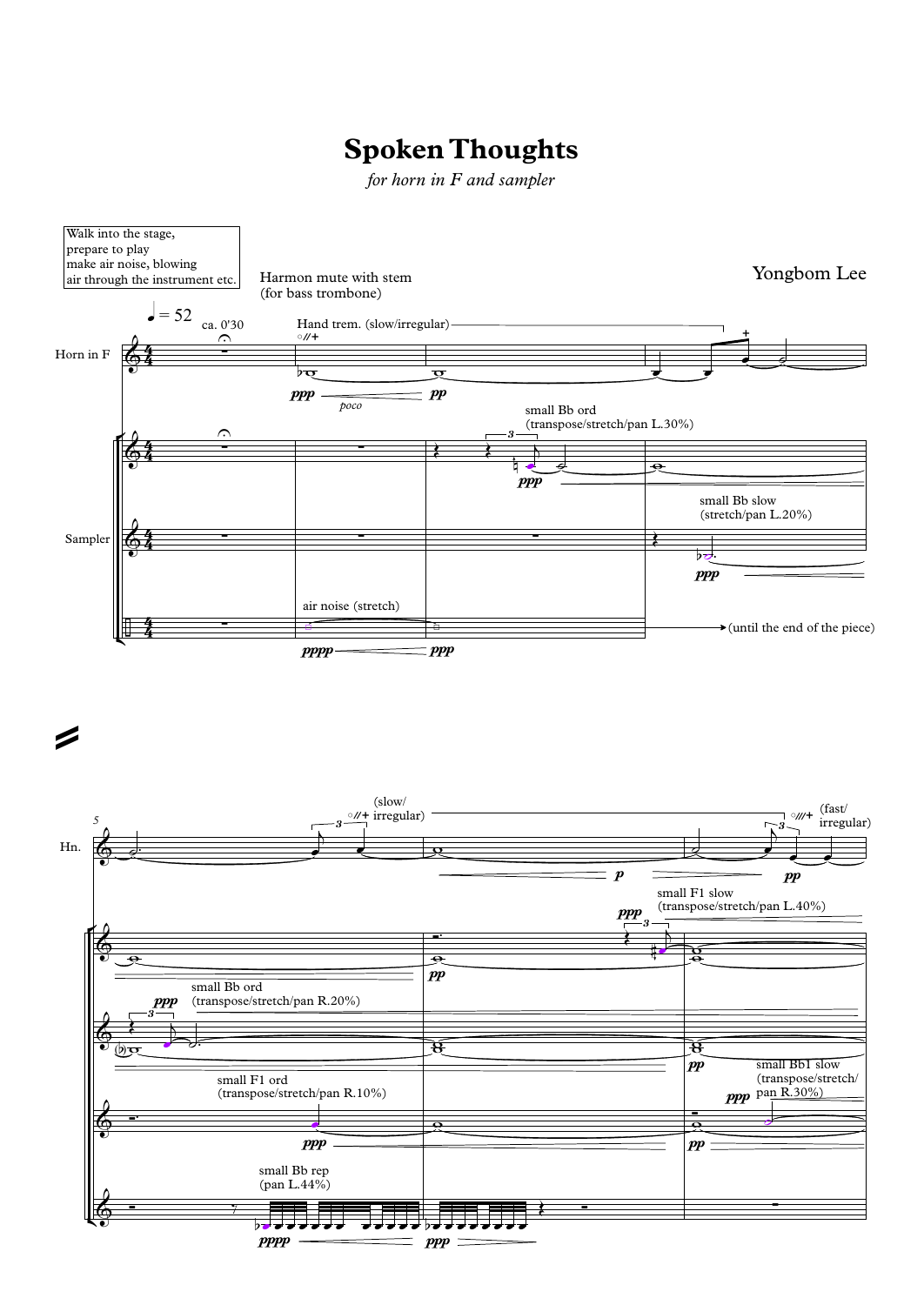2

 $\mathbb{R}$   $_{\odot}$ 

 $\phi$   $\circ$ 

 $\frac{1}{\sqrt{2}}$ 

small Bb1 ord

 $($ transpose/stretch $/$ |  $\frac{1}{4}$ pan L.50%)

ppp

 $pppp$  ppp

 $\frac{m}{\Theta}$ 

pan R.30%)

 $\frac{1}{e}$  $\frac{1}{\sqrt{2}}$ 

- **pppp** 

<u>。</u>

pppp

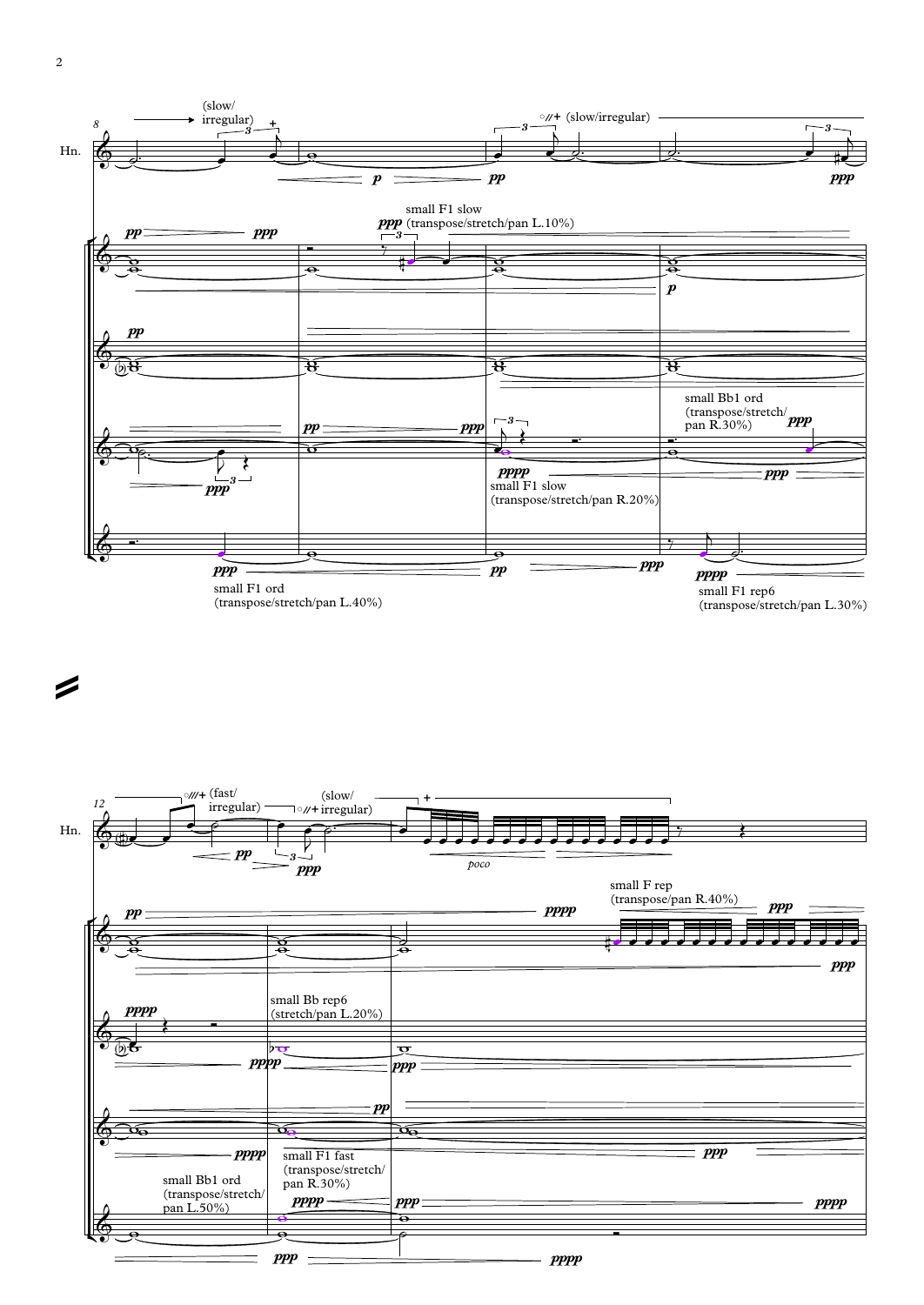



 $\mathbb{Z}$  and the set of  $\mathbb{Z}$